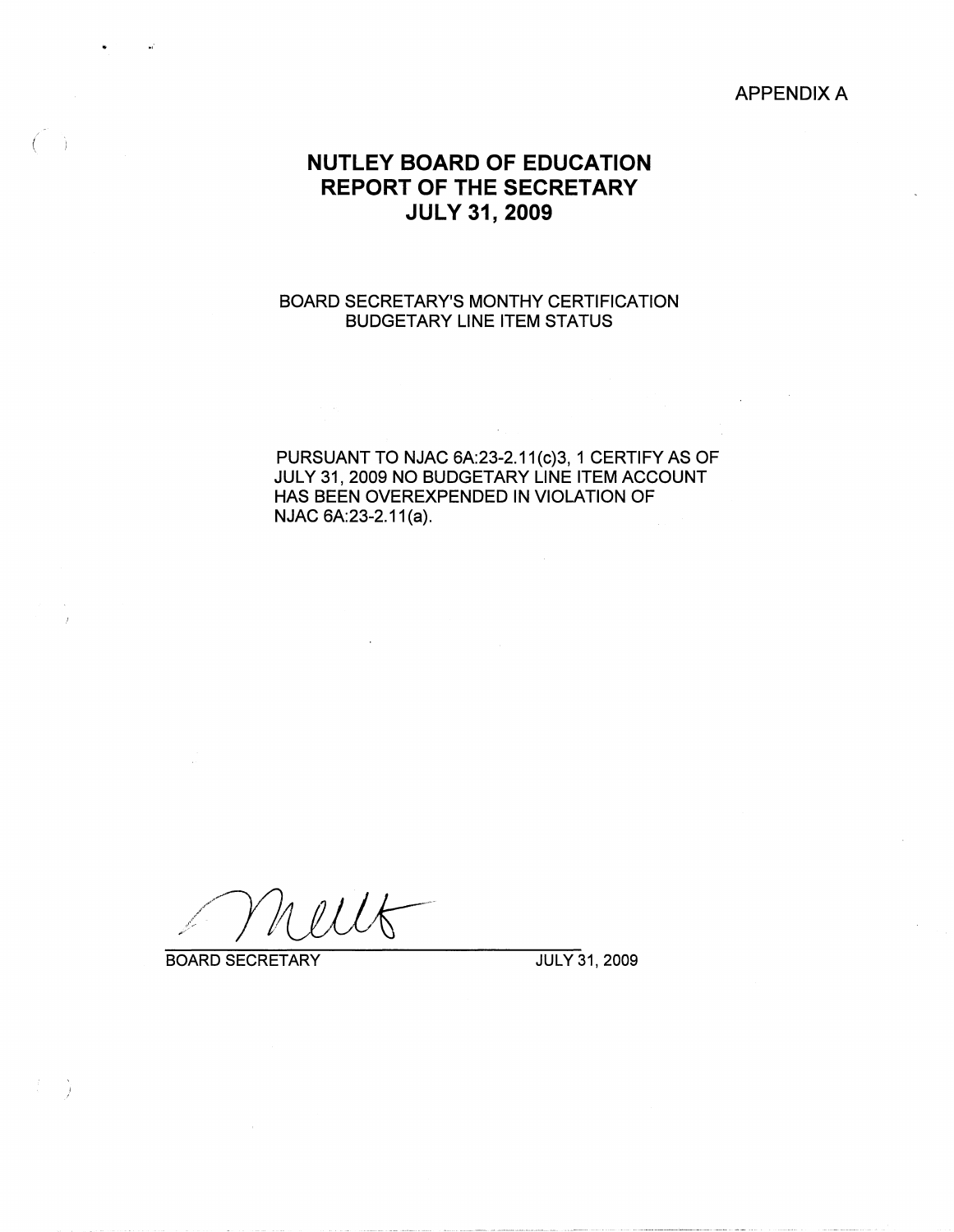$\mathbf{v} = \mathbf{v} \times \mathbf{z}$ 

 $\left($ 

 $\mathcal{L}(\mathcal{L})=\mathcal{L}(\mathcal{L})$ 

**Starting date 7/1/2009 Ending date 7/31/2009 Fund: 10 GENERAL CURRENT EXPENSE**   $\frac{1}{2}$ 

|             | <b>Assets and Resources</b>                 |                  |                  |
|-------------|---------------------------------------------|------------------|------------------|
|             | Assets:                                     |                  |                  |
| 101         | Cash in bank                                |                  | (\$997,580.10)   |
| $102 - 106$ | Cash Equivalents                            |                  | \$1,000.00       |
| 111         | Investments                                 |                  | \$0.00           |
| 116         | Capital Reserve Account                     |                  | \$126,129.60     |
| 117         | Maintenance Reserve Account                 |                  | \$0.00           |
| 118         | <b>Emergency Reserve Account</b>            |                  | \$0.00           |
| 121         | Tax levy Receivable                         |                  | \$0.00           |
|             | Accounts Receivable:                        |                  |                  |
| 132         | Interfund                                   | \$1,244,438.79   |                  |
| 141         | Intergovernmental - State                   | \$697,355.00     |                  |
| 142         | Intergovernmental - Federal                 | \$0.00           |                  |
| 143         | Intergovernmental - Other                   | \$37,820.20      |                  |
| 153, 154    | Other (net of estimated uncollectable of \$ | \$31,061.81      | \$2,010,675.80   |
|             | Loans Receivable:                           |                  |                  |
| 131         | Interfund                                   | \$0.00           |                  |
| 151, 152    | Other (Net of estimated uncollectable of \$ | \$0.00           | \$0.00           |
|             | <b>Other Current Assets</b>                 |                  | \$0.00           |
|             | <b>Resources:</b>                           |                  |                  |
| 301         | <b>Estimated revenues</b>                   | \$0.00           |                  |
| 302         | Less revenues                               | (\$1,977,393.92) | (\$1,977,393.92) |
|             | <b>Total assets and resources</b>           |                  | ( \$837, 168.62) |
|             | <b>Liabilities and Fund Equity</b>          |                  |                  |
|             | Liabilities:                                |                  |                  |
| 101         | Cash in bank                                |                  | (\$997,580.10)   |
| 411         | Intergovernmental accounts payable - state  |                  | \$0.00           |
| 421         | Accounts payable                            |                  | \$463,097.84     |
| 431         | Contracts payable                           |                  | \$0.00           |
| 451         | Loans payable                               |                  | \$0.00           |
| 481         | Deferred revenues                           |                  | \$0.00           |
|             | Other current liabilities                   |                  | \$2,002,523.94   |
|             | <b>Total liabilities</b>                    |                  | \$2,465,621.78   |

 $\sim$ 

 $\Delta \sim 10$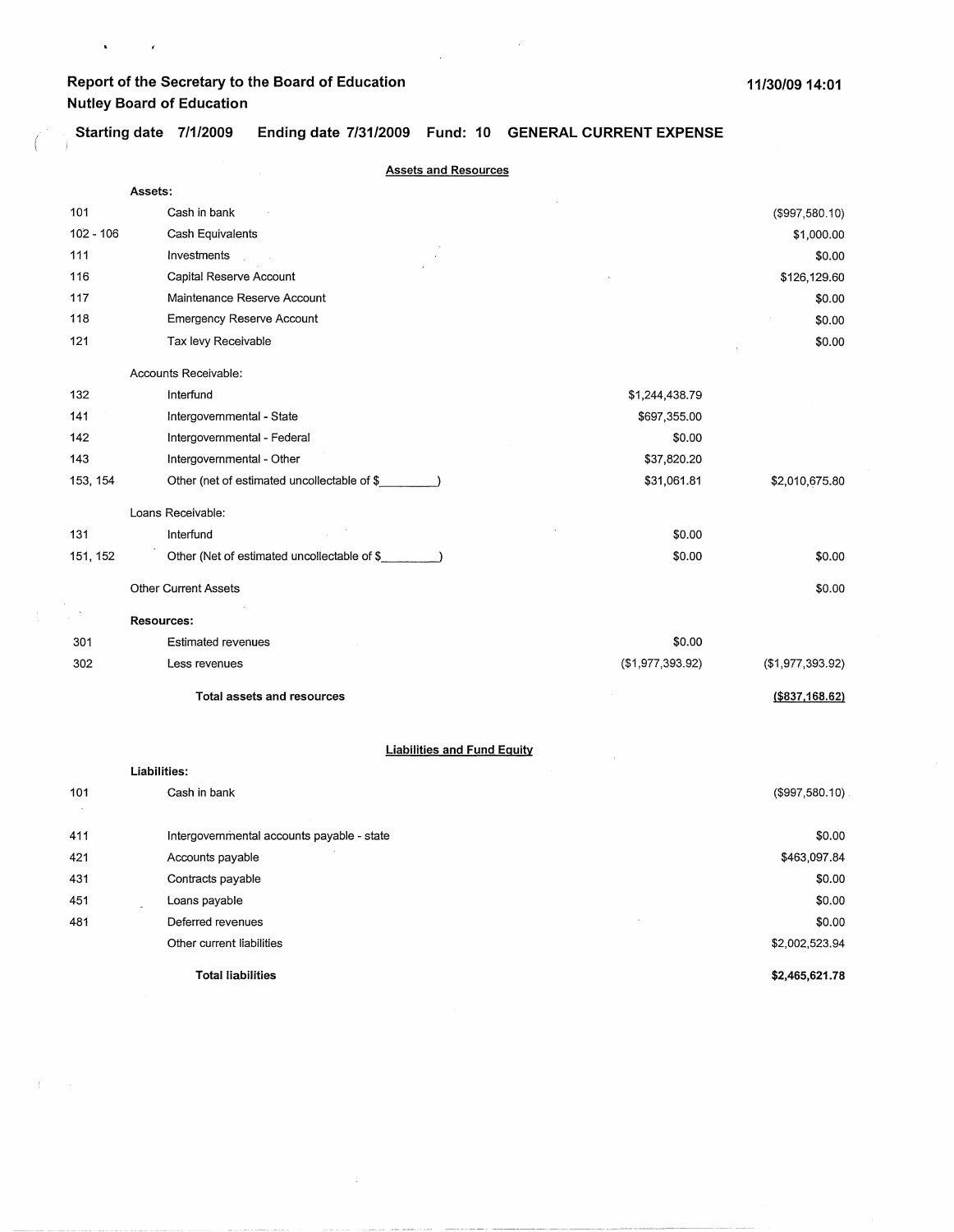### 11/30/0914:01

 $\overline{\phantom{a}}$ )

)

-~' )

# Starting date 7/1/2009 **Ending date 7/31/2009 Fund: 10 GENERAL CURRENT EXPENSE**

**Fund Balance:** 

|             | Appropriated:                                   |                   |                   |                        |                       |
|-------------|-------------------------------------------------|-------------------|-------------------|------------------------|-----------------------|
| 753,754     | Reserve for encumbrances                        |                   |                   | \$43,691,345.59        |                       |
| 761         | Capital reserve account - July                  |                   | \$122,876.64      |                        |                       |
| 604         | Add: Increase in capital reserve                |                   | \$0.00            |                        |                       |
| 307         | Less: Bud. w/d cap. reserve eligible costs      |                   | \$0.00            |                        |                       |
| 309         | Less: Bud. w/d cap. reserve excess costs        |                   | \$0.00            | \$122,876.64           |                       |
| 764         | Maintenance reserve account - July              |                   | \$0.00            |                        |                       |
| 606         | Add: Increase in maintenance reserve            |                   | \$0.00            |                        |                       |
| 310         | Less: Bud. w/d from maintenance reserve         |                   | \$0.00            | \$0.00                 |                       |
| 768         | Waiver offset reserve - July 1, 2_              |                   | \$0.00            |                        |                       |
| 609         | Add: Increase in waiver offset reserve          |                   | \$0.00            |                        |                       |
| 314         | Less: Bud. w/d from waiver offset reserve       |                   | \$0.00            | \$0.00                 |                       |
| 762         | Adult education programs                        |                   |                   | \$0.00                 |                       |
| 751,752,76x | Other reserves                                  |                   |                   | \$0.00                 |                       |
| 601         | Appropriations                                  |                   | \$53,993,429.12   |                        |                       |
| 602         | Less: Expenditures                              | (\$2,522,234.39)  |                   |                        |                       |
|             | Less: Encumbrances                              | (\$44,070,842.52) | (\$46,593,076.91) | \$7,400,352.21         |                       |
|             | Total appropriated                              |                   |                   | \$51,214,574.44        |                       |
|             | Unappropriated:                                 |                   |                   |                        |                       |
| 770         | Fund balance, July 1                            |                   |                   | (\$579,269.53)         |                       |
| 303         | Budgeted fund balance                           |                   |                   | (\$53,938,095.31)      |                       |
|             | Total fund balance                              |                   |                   |                        | (\$3,302,790.40)      |
|             | Total liabilities and fund equity               |                   |                   |                        | ( \$837, 168.62)      |
|             | <b>Recapitulation of Budgeted Fund Balance:</b> |                   |                   |                        |                       |
|             |                                                 |                   | <b>Budgeted</b>   | Actual                 | <b>Variance</b>       |
|             | Appropriations                                  |                   | \$53,993,429.12   | \$46,593,076.91        | \$7,400,352.21        |
|             | Revenues                                        |                   | \$0.00            | (\$1,977,393.92)       | \$1,977,393.92        |
|             | Subtotal                                        |                   | \$53,993,429.12   | <u>\$44,615,682.99</u> | <u>\$9,377,746.13</u> |
|             | Change in capital reserve account:              |                   |                   |                        |                       |
|             | Plus - Increase in reserve                      |                   | \$0.00            | \$3,252.96             | (\$3,252.96)          |
|             | Less - Withdrawal from reserve                  |                   | \$0.00            | \$0.00                 | \$0.00                |
|             | Subtotal                                        |                   | \$53,993,429.12   | \$44,618,935.95        | \$9,374,493.17        |
|             | Change in waiver offset reserve account:        |                   |                   |                        |                       |
|             | Plus - Increase in reserve                      |                   | \$0.00            | \$0.00                 | \$0.00                |
|             | Less - Withdrawal from reserve                  |                   | \$0.00            | \$0.00                 | \$0.00                |
|             | Subtotal                                        |                   | \$53,993,429.12   | \$44,618,935.95        | \$9,374,493.17        |
|             | Less: Adjustment for prior year                 |                   | (\$55,333.81)     | ( \$55, 333.81)        | \$0.00                |
|             | Budgeted fund balance                           |                   | \$53,938,095.31   | \$44,563,602.14        | \$9,374,493.17        |
|             |                                                 |                   |                   |                        |                       |

Prepared and submitted by :

Mellt Board Secretary

Date

*lt*[30/01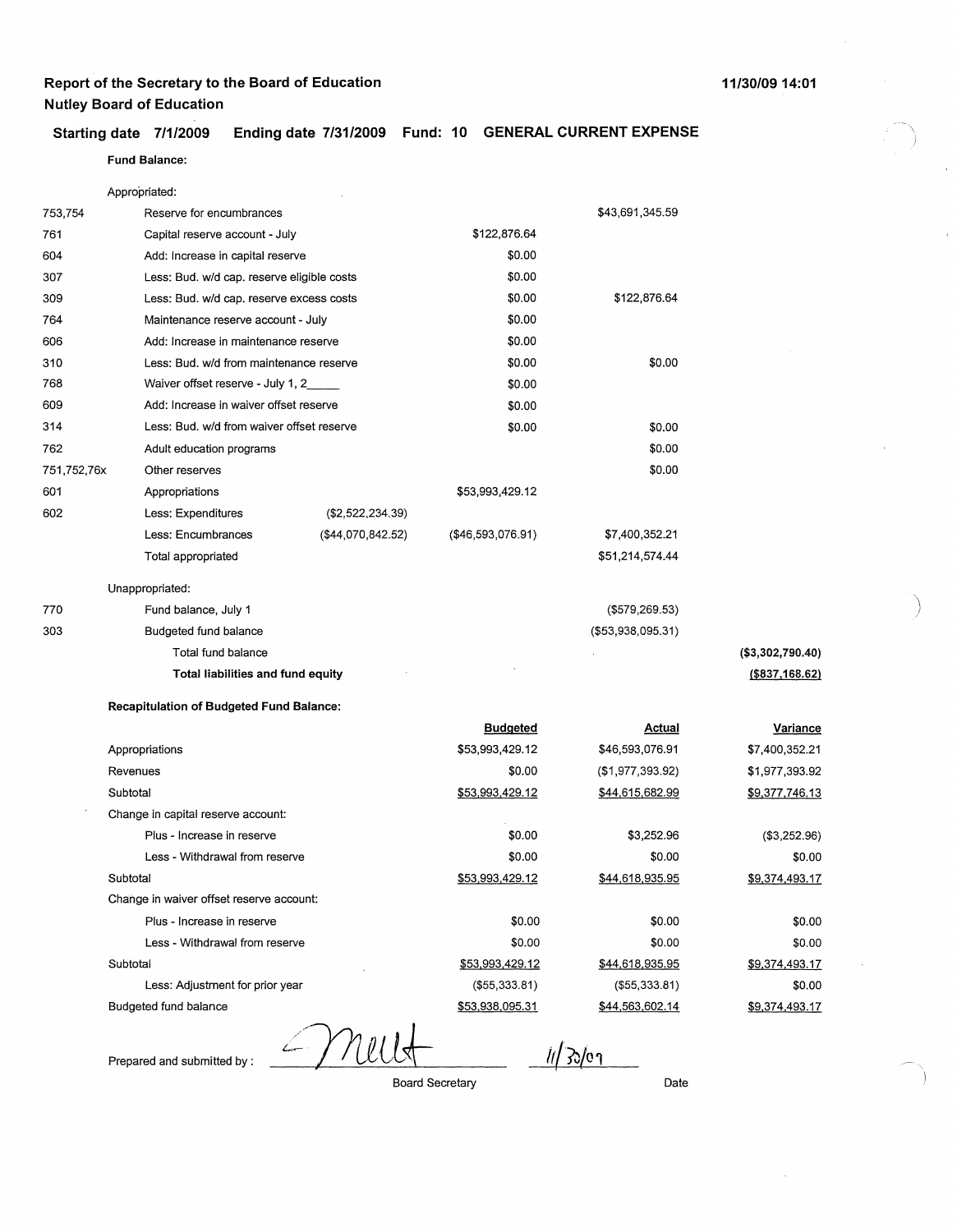$\bar{z}$ 

 $\mathcal{A}^{\mathcal{A}}$  and  $\mathcal{A}^{\mathcal{A}}$  are the set of the set of the set of the set of the  $\mathcal{A}^{\mathcal{A}}$ 

 $\Big)$ 

 $\mathcal{L}^{\pm}$ 

ì

Ý

 $\label{eq:1} \mathbf{A}^{(i)} = \mathbf{A}^{(i)} \mathbf{A}^{(i)}$ 

**Starting date 7/1/2009 Ending date 7/31/2009 Fund: 20 SPECIAL REVENUE FUNDS** 

|             | <b>Assets and Resources</b>                 |                  |                 |
|-------------|---------------------------------------------|------------------|-----------------|
|             | Assets:                                     |                  |                 |
| 101         | Cash in bank                                |                  | (\$27,888.16)   |
| $102 - 106$ | Cash Equivalents                            |                  | \$0.00          |
| 111         | Investments                                 |                  | \$0.00          |
| 116         | Capital Reserve Account                     |                  | \$0.00          |
| 117         | Maintenance Reserve Account                 |                  | \$0.00          |
| 118         | <b>Emergency Reserve Account</b>            |                  | \$0.00          |
| 121         | Tax levy Receivable                         |                  | \$0.00          |
|             | Accounts Receivable:                        |                  |                 |
| 132         | Interfund                                   | \$0.00           |                 |
| 141         | Intergovernmental - State                   | \$73,271.00      |                 |
| 142         | Intergovernmental - Federal                 | \$25,534.00      |                 |
| 143         | Intergovernmental - Other                   | \$0.00           |                 |
| 153, 154    | Other (net of estimated uncollectable of \$ | \$0.00           | \$98,805.00     |
|             | Loans Receivable:                           |                  |                 |
| 131         | Interfund                                   | \$0.00           |                 |
| 151, 152    | Other (Net of estimated uncollectable of \$ | \$0.00           | \$0.00          |
|             | <b>Other Current Assets</b>                 |                  | \$0.00          |
| Ì.          | <b>Resources:</b>                           |                  |                 |
| 301         | <b>Estimated revenues</b>                   | \$0.00           |                 |
| 302         | Less revenues                               | ( \$108, 799.00) | (\$108,799.00)  |
|             | <b>Total assets and resources</b>           |                  | ( \$37, 882.16) |
|             | <b>Liabilities and Fund Equity</b>          |                  |                 |
|             | Liabilities:                                |                  |                 |
| 101.        | Cash in bank                                |                  | (\$27,888.16)   |
| 411         | Intergovernmental accounts payable - state  |                  | \$3,604.17      |
| 421         | Accounts payable                            |                  | \$102,634.58    |
| 431         | Contracts payable                           |                  | \$0.00          |
| 451         | Loans payable                               |                  | \$0.00          |
| 481         | Deferred revenues                           |                  | \$362,303.55    |
|             | Other current liabilities                   |                  | \$415.84        |
|             | <b>Total liabilities</b>                    |                  | \$468,958.14    |

 $\label{eq:1.1} \sum_{\substack{a,b,c,d \in \mathbb{N}^* \\ \text{if } a,b,c,d \in \mathbb{N}^*}} \mathbb{E}\left[\left\|\left\|a\right\|_{\mathcal{H}^s}\right\|_{\mathcal{H}^s} \right] \leq \left\|\left\|a\right\|_{\mathcal{H}^s} \right\|_{\mathcal{H}^s} \leq \left\|\left\|a\right\|_{\mathcal{H}^s} \right\|_{\mathcal{H}^s} \leq \left\|\left\|a\right\|_{\mathcal{H}^s} \right\|_{\mathcal{H}^s} \leq \left\|\$ 

 $\mathcal{A}(\mathbf{r})$  and  $\mathcal{A}(\mathbf{r})$  and  $\mathcal{A}(\mathbf{r})$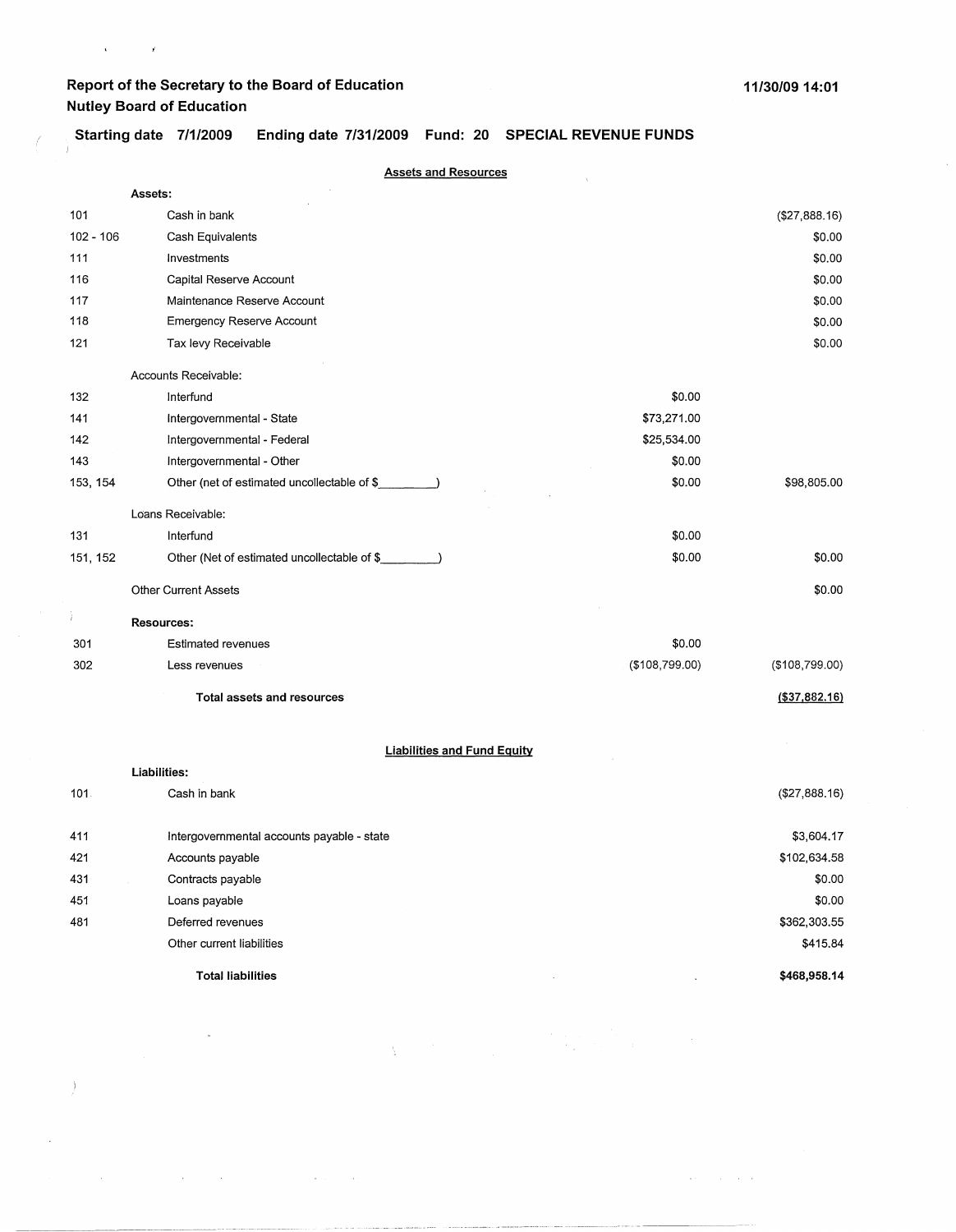### **Starting date 7/1/2009 Ending date 7/31/2009 Fund: 20 SPECIAL REVENUE FUNDS**

### **Fund Balance:**

Appropriated:

| 753,754     | Reserve for encumbrances                        |                 |                | \$52,853.01      |                 |
|-------------|-------------------------------------------------|-----------------|----------------|------------------|-----------------|
| 761         | Capital reserve account - July                  |                 | \$0.00         |                  |                 |
| 604         | Add: Increase in capital reserve                |                 | \$0.00         |                  |                 |
| 307         | Less: Bud. w/d cap. reserve eligible costs      |                 | \$0.00         |                  |                 |
| 309         | Less: Bud. w/d cap. reserve excess costs        |                 | \$0.00         | \$0.00           |                 |
| 764         | Maintenance reserve account - July              |                 | \$0.00         |                  |                 |
| 606         | Add: Increase in maintenance reserve            |                 | \$0.00         |                  |                 |
| 310         | Less: Bud, w/d from maintenance reserve         |                 | \$0.00         | \$0.00           |                 |
| 768         | Waiver offset reserve - July 1, 2____           |                 | \$0.00         |                  |                 |
| 609         | Add: Increase in waiver offset reserve          |                 | \$0.00         |                  |                 |
| 314         | Less: Bud. w/d from waiver offset reserve       |                 | \$0.00         | \$0.00           |                 |
| 762         | Adult education programs                        |                 |                | \$0.00           |                 |
| 751,752,76x | Other reserves                                  |                 |                | \$0.00           |                 |
| 601         | Appropriations                                  |                 | \$1,697,897.34 |                  |                 |
| 602         | Less: Expenditures                              | \$0.00          |                |                  |                 |
|             | Less: Encumbrances                              | ( \$52, 853.01) | (\$52,853.01)  | \$1,645,044.33   |                 |
|             | Total appropriated                              |                 |                | \$1,697,897.34   |                 |
|             | Unappropriated:                                 |                 |                |                  |                 |
| 770         | Fund balance, July 1                            |                 |                | ( \$506, 840.30) |                 |
| 303         | Budgeted fund balance                           |                 |                | (\$1,697,897.34) |                 |
|             | Total fund balance                              |                 |                |                  | (\$506, 840.30) |
|             | Total liabilities and fund equity               |                 |                |                  | (\$37,882.16)   |
|             | <b>Recapitulation of Budgeted Fund Balance:</b> |                 |                |                  |                 |
|             |                                                 |                 |                |                  |                 |

|                                          | <b>Budgeted</b> | Actual              | Variance       |
|------------------------------------------|-----------------|---------------------|----------------|
| Appropriations                           | \$1,697,897.34  | \$52,853.01         | \$1,645,044.33 |
| Revenues                                 | \$0.00          | (\$108,799.00)      | \$108,799.00   |
| Subtotal                                 | \$1,697,897.34  | $($ \$55,945.99 $)$ | \$1,753,843.33 |
| Change in capital reserve account:       |                 |                     |                |
| Plus - Increase in reserve               | \$0.00          | \$0.00              | \$0.00         |
| Less - Withdrawal from reserve           | \$0.00          | \$0.00              | \$0.00         |
| Subtotal                                 | \$1,697,897.34  | $($ \$55,945.99)    | \$1,753,843.33 |
| Change in waiver offset reserve account: |                 |                     |                |
| Plus - Increase in reserve               | \$0.00          | \$0.00              | \$0.00         |
| Less - Withdrawal from reserve           | \$0.00          | \$0.00              | \$0.00         |
| Subtotal                                 | \$1,697,897.34  | (\$55,945.99)       | \$1,753,843.33 |
| Less: Adjustment for prior year          | \$0.00          | \$0.00              | \$0.00         |
| Budgeted fund balance                    | \$1,697,897.34  | (S55, 945, 99)      | \$1,753,843.33 |
|                                          |                 |                     |                |

Prepared and submitted by :

YVU V,

 $11/30/09$ 

Board Secretary

Date

 $\big)$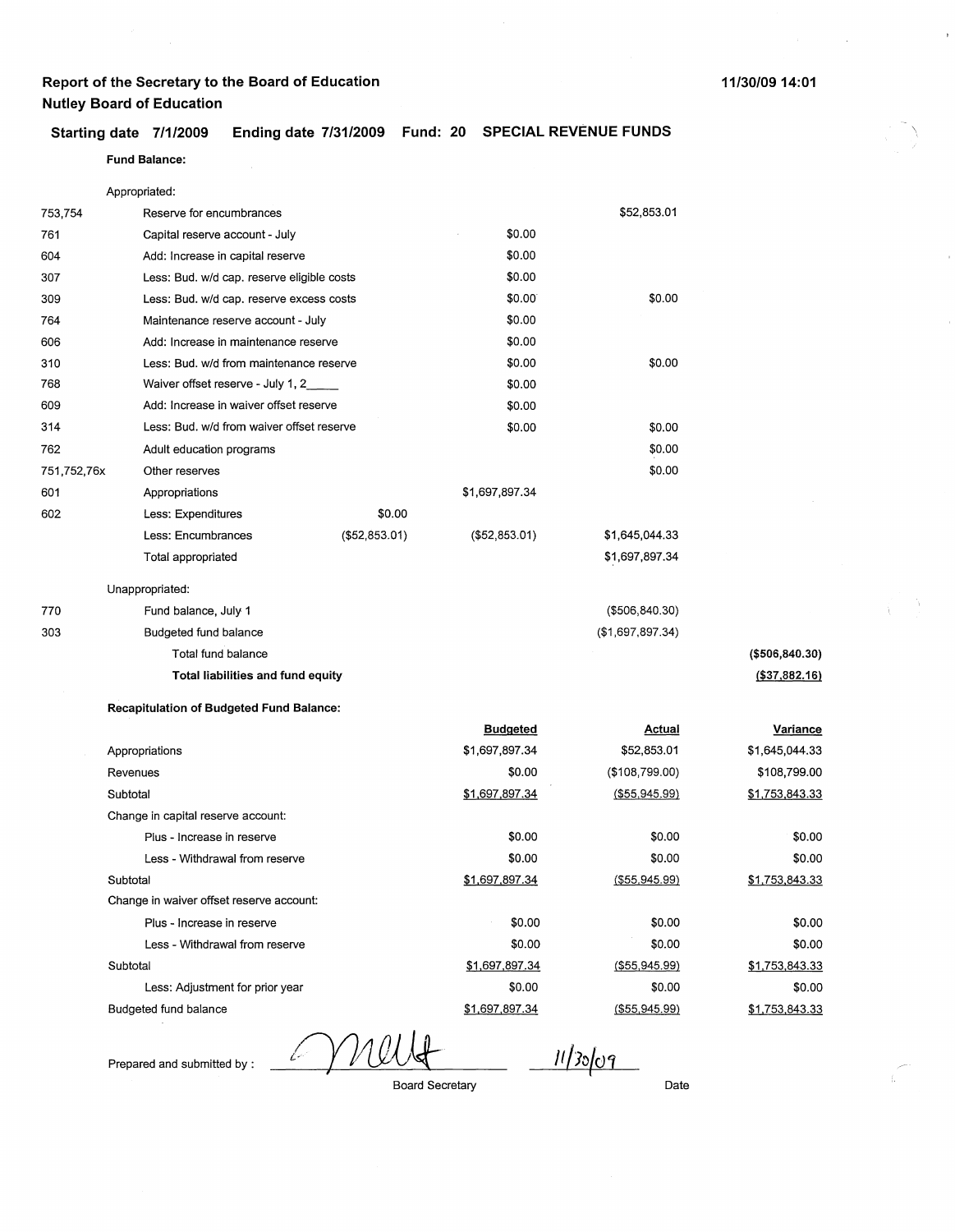$\mathcal{L}^{\text{max}}_{\text{max}}$ 

X.

 $\bar{z}$ 

Starting date 7/1/2009 Ending date 7/31/2009 Fund: 30 CAPITAL PROJECTS FUNDS

|             | <b>Assets and Resources</b>                 |                |                 |
|-------------|---------------------------------------------|----------------|-----------------|
|             | Assets:                                     |                |                 |
| 101         | Cash in bank                                |                | \$25,161,813.50 |
| $102 - 106$ | Cash Equivalents                            |                | \$0.00          |
| 111         | Investments                                 |                | \$0.00          |
| 116         | Capital Reserve Account                     |                | \$0.00          |
| 117         | Maintenance Reserve Account                 |                | \$0.00          |
| 118         | <b>Emergency Reserve Account</b>            |                | \$0.00          |
| 121         | Tax levy Receivable                         |                | \$0.00          |
|             | Accounts Receivable:                        |                |                 |
| 132         | Interfund                                   | \$822,631.38   |                 |
| 141         | Intergovernmental - State                   | \$1,885,104.04 |                 |
| 142         | Intergovernmental - Federal                 | \$0.00         |                 |
| 143         | Intergovernmental - Other                   | \$40,000.00    |                 |
| 153, 154    | Other (net of estimated uncollectable of \$ | \$0.00         | \$2,747,735.42  |
|             | Loans Receivable:                           |                |                 |
| 131         | Interfund                                   | \$0.00         |                 |
| 151, 152    | Other (Net of estimated uncollectable of \$ | \$0.00         | \$0.00          |
|             | <b>Other Current Assets</b>                 |                | \$0.00          |
|             | <b>Resources:</b>                           |                |                 |
| 301         | <b>Estimated revenues</b>                   | \$0.00         |                 |
| 302         | Less revenues                               | (\$1,183.11)   | (\$1,183.11)    |
|             | <b>Total assets and resources</b>           |                | \$27,908,365.81 |

### **Liabilities and Fund Equity**

**Liabilities:** 

 $\big)$ 

| 411 | Intergovernmental accounts payable - state | \$0.00         |
|-----|--------------------------------------------|----------------|
| 421 | Accounts payable                           | \$221,366.21   |
| 431 | Contracts payable                          | \$0.00         |
| 451 | Loans payable                              | \$0.00         |
| 481 | Deferred revenues                          | \$567,532.00   |
|     | Other current liabilities                  | \$1,263,718.82 |
|     | <b>Total liabilities</b>                   | \$2,052,617.03 |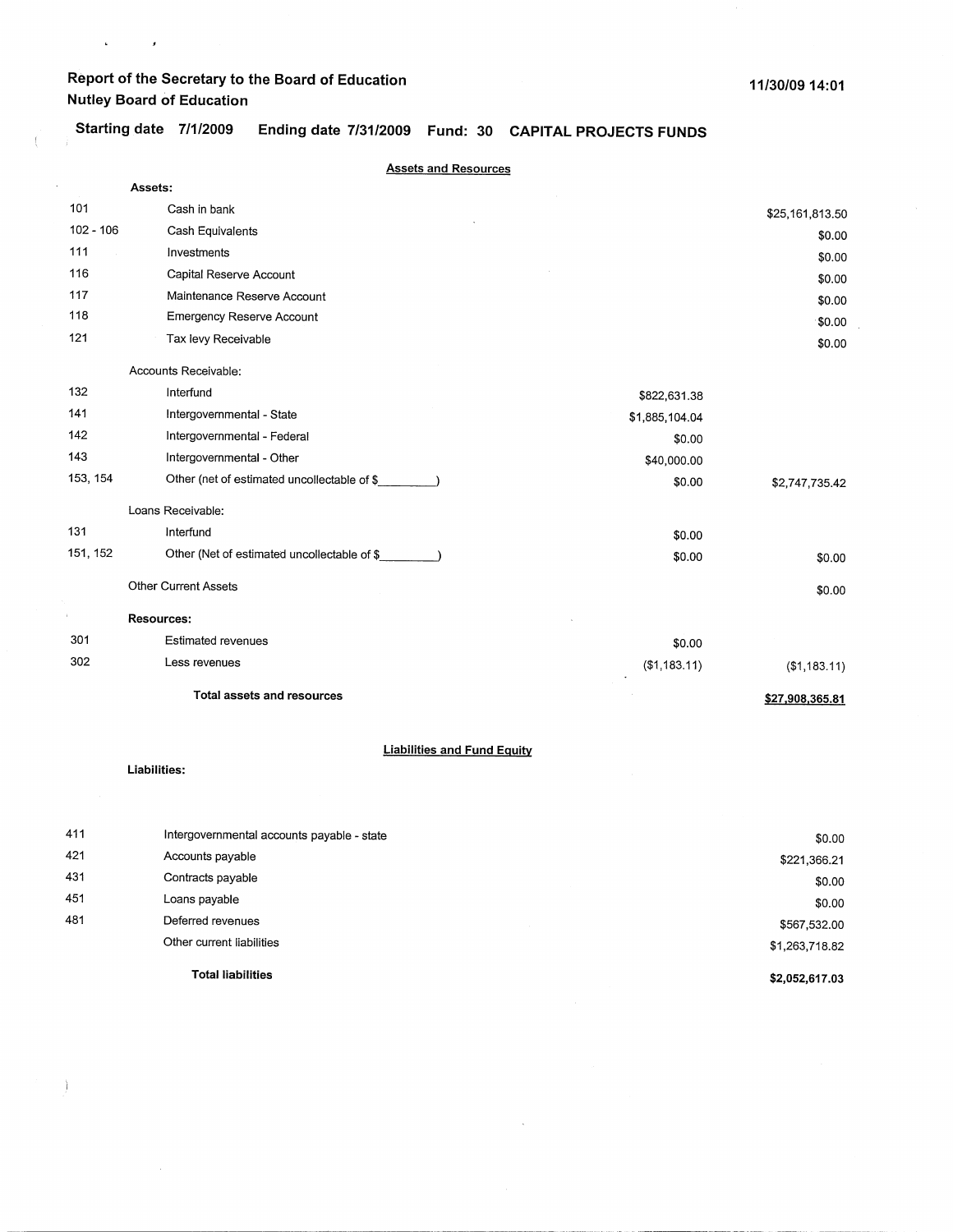)

Fund **Balance:** 

|             | Appropriated:                                   |                   |                   |                     |                   |
|-------------|-------------------------------------------------|-------------------|-------------------|---------------------|-------------------|
| 753,754     | Reserve for encumbrances                        |                   |                   | \$14,467,385.98     |                   |
| 761         | Capital reserve account - July                  |                   | \$0.00            |                     |                   |
| 604         | Add: Increase in capital reserve                |                   | \$0.00            |                     |                   |
| 307         | Less: Bud. w/d cap. reserve eligible costs      |                   | \$0.00            |                     |                   |
| 309         | Less: Bud. w/d cap. reserve excess costs        |                   | \$0.00            | \$0.00              |                   |
| 764         | Maintenance reserve account - July              |                   | \$0.00            |                     |                   |
| 606         | Add: Increase in maintenance reserve            |                   | \$0.00            |                     |                   |
| 310         | Less: Bud. w/d from maintenance reserve         |                   | \$0.00            | \$0.00              |                   |
| 768         | Waiver offset reserve - July 1, 2               |                   | \$0.00            |                     |                   |
| 609         | Add: Increase in waiver offset reserve          |                   | \$0.00            |                     |                   |
| 314         | Less: Bud. w/d from waiver offset reserve       |                   | \$0.00            | \$0.00              |                   |
| 762         | Adult education programs                        |                   |                   | \$0.00              |                   |
| 751,752,76x | Other reserves                                  |                   |                   | \$0.00              |                   |
| 601         | Appropriations                                  |                   | \$14,213,613.07   |                     |                   |
| 602         | Less: Expenditures                              | (\$315.20)        |                   |                     |                   |
|             | Less: Encumbrances                              | (\$14,343,460.31) | (\$14,343,775.51) | (\$130,162.44)      |                   |
|             | Total appropriated                              |                   |                   | \$14,337,223.54     |                   |
|             | Unappropriated:                                 |                   |                   |                     |                   |
| 770         | Fund balance, July 1                            |                   |                   | \$11,518,525.24     |                   |
| 303         | Budgeted fund balance                           |                   |                   | \$0.00              |                   |
|             | Total fund balance                              |                   |                   |                     | \$25,855,748.78   |
|             | Total liabilities and fund equity               |                   |                   |                     | \$27,908,365.81   |
|             | <b>Recapitulation of Budgeted Fund Balance:</b> |                   |                   |                     |                   |
|             |                                                 |                   | <b>Budgeted</b>   | Actual              | Variance          |
|             | Appropriations                                  |                   | \$14,213,613.07   | \$14,343,775.51     | (\$130, 162.44)   |
|             | Revenues                                        |                   | \$0.00            | (\$1,183.11)        | \$1,183.11        |
|             | Subtotal                                        |                   | \$14,213,613.07   | \$14,342,592.40     | $($ \$128,979.33) |
|             | Change in capital reserve account:              |                   |                   |                     |                   |
|             | Plus - Increase in reserve                      |                   | \$0.00            | \$0.00              | \$0.00            |
|             | Less - Withdrawal from reserve                  |                   | \$0.00            | \$0.00              | \$0.00            |
|             | Subtotal                                        |                   | \$14,213,613.07   | \$14,342,592.40     | (\$128,979.33)    |
|             | Change in waiver offset reserve account:        |                   |                   |                     |                   |
|             | Plus - Increase in reserve                      |                   | \$0.00            | \$0.00              | \$0.00            |
|             | Less - Withdrawal from reserve                  |                   | \$0.00            | \$0.00              | \$0.00            |
|             | Subtotal                                        |                   | \$14,213,613.07   | \$14,342,592.40     | $($ \$128,979.33) |
|             | Less: Adjustment for prior year                 |                   | (\$14,213,613.07) | (\$14, 213, 613.07) | \$0.00            |

Prepared and submitted by :

Budgeted fund balance

Board Secretary *i¢1vla,* {

\$0.00

Date

(\$128,979.33)

,,-

\$128,979.33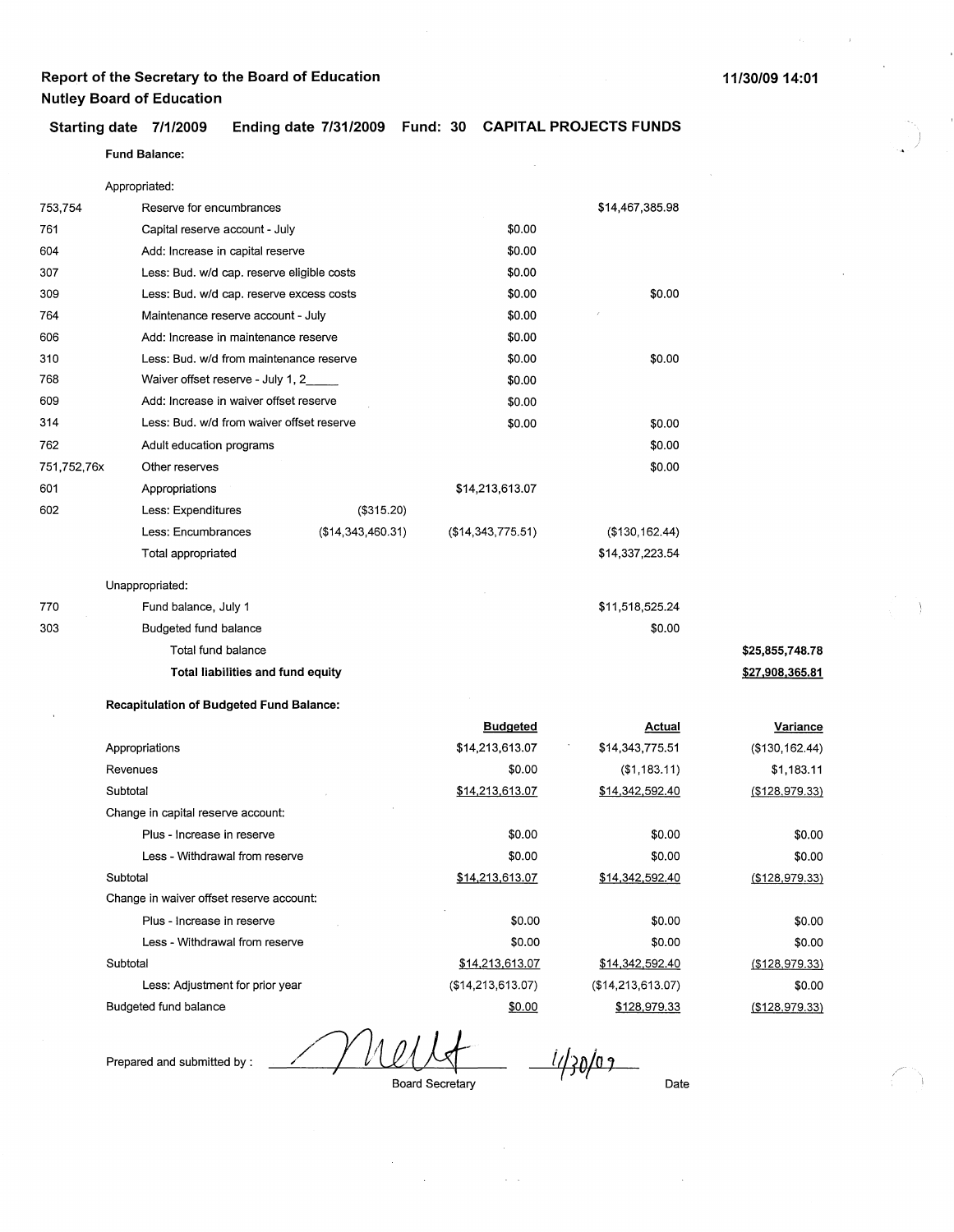$\mathbf{A}^{\text{max}}$  and  $\mathbf{A}^{\text{max}}$ 

 $\overline{1}$ 

 $\hat{\mathcal{L}}$ 

 $\Theta_{\rm{max}}$  and  $\theta_{\rm{max}}$  are  $\theta_{\rm{max}}$ 

 $\sim 10^{11}$  km

 $\bar{\lambda}$ 

**Starting date 7/1/2009 Ending date 7/31/2009 Fund: 40 DEBT SERVICE FUNDS** 

|             | <b>Assets and Resources</b>                 |                   |                  |
|-------------|---------------------------------------------|-------------------|------------------|
|             | Assets:                                     |                   |                  |
| 101         | Cash in bank                                |                   | \$1,588,133.50   |
| $102 - 106$ | Cash Equivalents                            |                   | \$0.00           |
| 111         | Investments                                 |                   | \$0.00           |
| 116         | Capital Reserve Account                     |                   | \$0.00           |
| 117         | Maintenance Reserve Account                 |                   | \$0.00           |
| 118         | <b>Emergency Reserve Account</b>            |                   | \$0.00           |
| 121         | Tax levy Receivable                         |                   | \$0.00           |
|             | Accounts Receivable:                        |                   |                  |
| 132         | Interfund                                   | \$21,747.60       |                  |
| 141         | Intergovernmental - State                   | \$0.00            |                  |
| 142         | Intergovernmental - Federal                 | \$0.00            |                  |
| 143         | Intergovernmental - Other                   | \$0.00            |                  |
| 153, 154    | Other (net of estimated uncollectable of \$ | \$0.00            | \$21,747.60      |
|             | Loans Receivable:                           |                   |                  |
| 131         | Interfund                                   | \$0.00            |                  |
| 151, 152    | Other (Net of estimated uncollectable of \$ | \$0.00            | \$0.00           |
|             | <b>Other Current Assets</b>                 |                   | \$0.00           |
|             | <b>Resources:</b>                           |                   |                  |
| 301         | <b>Estimated revenues</b>                   | \$0.00            |                  |
| 302         | Less revenues                               | ( \$3,181,327.00) | (\$3,181,327.00) |
|             | Total assets and resources                  |                   | (\$1,571,445.90) |
|             | <b>Liabilities and Fund Equity</b>          |                   |                  |
|             | Liabilities:                                |                   |                  |
|             |                                             |                   |                  |
| 411         | Intergovernmental accounts payable - state  |                   | \$0.00           |

|     | <b>Total liabilities</b>                      | \$21,746.38 |
|-----|-----------------------------------------------|-------------|
|     | Other current liabilities                     | \$21,746.38 |
| 481 | Deferred revenues                             | \$0.00      |
| 451 | Loans payable                                 | \$0.00      |
| 431 | $\overline{\phantom{0}}$<br>Contracts payable | \$0.00      |
| 421 | Accounts payable                              | \$0.00      |
|     |                                               |             |

 $\label{eq:2.1} \mathcal{L}_{\mathbf{X}} = \mathcal{L}_{\mathbf{X}} \frac{d}{dt} \left( \mathcal{L}_{\mathbf{X}} \right) = \mathcal{L}_{\mathbf{X}} \left( \mathcal{L}_{\mathbf{X}} \right) = \mathcal{L}_{\mathbf{X}} \left( \mathcal{L}_{\mathbf{X}} \right)$ 

 $\sim 10^{-1}$  $\sim$   $\sim$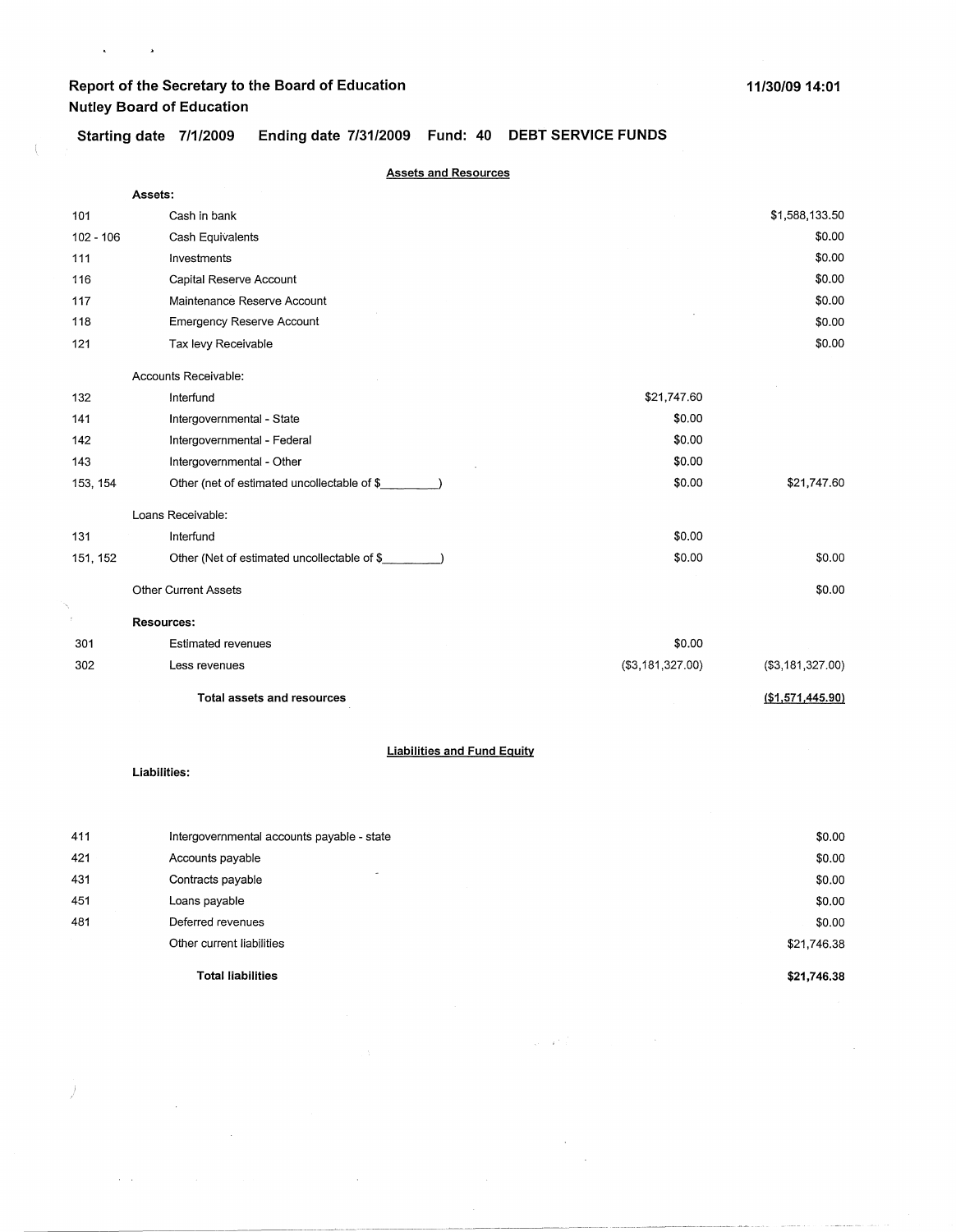#### **Starting date 7/1/2009 Ending date 7/31/2009 Fund: 40 DEBT SERVICE FUNDS**

### **Fund Balance:**

|             | Appropriated:                                   |                  |                       |                     |                   |
|-------------|-------------------------------------------------|------------------|-----------------------|---------------------|-------------------|
| 753,754     | Reserve for encumbrances                        |                  |                       | \$0.00              |                   |
| 761         | Capital reserve account - July                  |                  | \$0.00                |                     |                   |
| 604         | Add: Increase in capital reserve                |                  | \$0.00                |                     |                   |
| 307         | Less: Bud. w/d cap. reserve eligible costs      |                  | \$0.00                |                     |                   |
| 309         | Less: Bud. w/d cap. reserve excess costs        |                  | \$0.00                | \$0.00              |                   |
| 764         | Maintenance reserve account - July              |                  | \$0.00                |                     |                   |
| 606         | Add: Increase in maintenance reserve            |                  | \$0.00                |                     |                   |
| 310         | Less: Bud. w/d from maintenance reserve         |                  | \$0.00                | \$0.00              |                   |
| 768         | Waiver offset reserve - July 1, 2               |                  | \$0.00                |                     |                   |
| 609         | Add: Increase in waiver offset reserve          |                  | \$0.00                |                     |                   |
| 314         | Less: Bud. w/d from waiver offset reserve       |                  | \$0.00                | \$0.00              |                   |
| 762         | Adult education programs                        |                  |                       | \$0.00              |                   |
| 751,752,76x | Other reserves                                  |                  |                       | \$0.00              |                   |
| 601         | Appropriations                                  |                  | \$3,741,749.00        |                     |                   |
| 602         | Less: Expenditures                              | (\$1,593,193.75) |                       |                     |                   |
|             | Less: Encumbrances                              | \$0.00           | ( \$1,593,193.75)     | \$2,148,555.25      |                   |
|             | Total appropriated                              |                  |                       | \$2,148,555.25      |                   |
|             | Unappropriated:                                 |                  |                       |                     |                   |
| 770         | Fund balance, July 1                            |                  |                       | \$0.97              |                   |
| 303         | Budgeted fund balance                           |                  |                       | (\$3,741,749.00)    |                   |
|             | Total fund balance                              |                  |                       |                     | (\$1,593,192.78)  |
|             | Total liabilities and fund equity               |                  |                       |                     | ( \$1,571,446.40) |
|             | <b>Recapitulation of Budgeted Fund Balance:</b> |                  |                       |                     |                   |
|             |                                                 |                  | <b>Budgeted</b>       | <b>Actual</b>       | <b>Variance</b>   |
|             | Appropriations                                  |                  | \$3,741,749.00        | \$1,593,193.75      | \$2,148,555.25    |
|             | Revenues                                        |                  | \$0.00                | (\$3,181,327.00)    | \$3,181,327.00    |
|             | Subtotal                                        |                  | <u>\$3,741,749.00</u> | $($ \$1,588,133.25) | \$5,329,882.25    |
|             | Change in capital reserve account:              |                  |                       |                     |                   |
|             | Plus - Increase in reserve                      |                  | \$0.00                | \$0.00              | \$0.00            |
|             | Less - Withdrawal from reserve                  |                  | \$0.00                | \$0.00              | \$0.00            |
|             | Subtotal                                        |                  | \$3,741,749.00        | ( \$1,588,133.25)   | \$5,329,882.25    |
|             | Change in waiver offset reserve account:        |                  |                       |                     |                   |
|             | Plus - Increase in reserve                      |                  | \$0.00                | \$0.00              | \$0.00            |
|             | Less - Withdrawal from reserve                  |                  | \$0.00                | \$0.00              | \$0.00            |
|             | Subtotal                                        |                  | \$3,741,749.00        | ( \$1,588,133.25)   | \$5,329,882.25    |
|             | Less: Adjustment for prior year                 |                  | \$0.00                | \$0.00              | \$0.00            |

 $\bar{1}$ 

Prepared and submitted by :

Budgeted fund balance

11/20/09

Board Secretary

\$3,741,749.00

Date

\$0.00 \$5,329,882.25

(\$1,588,133.25)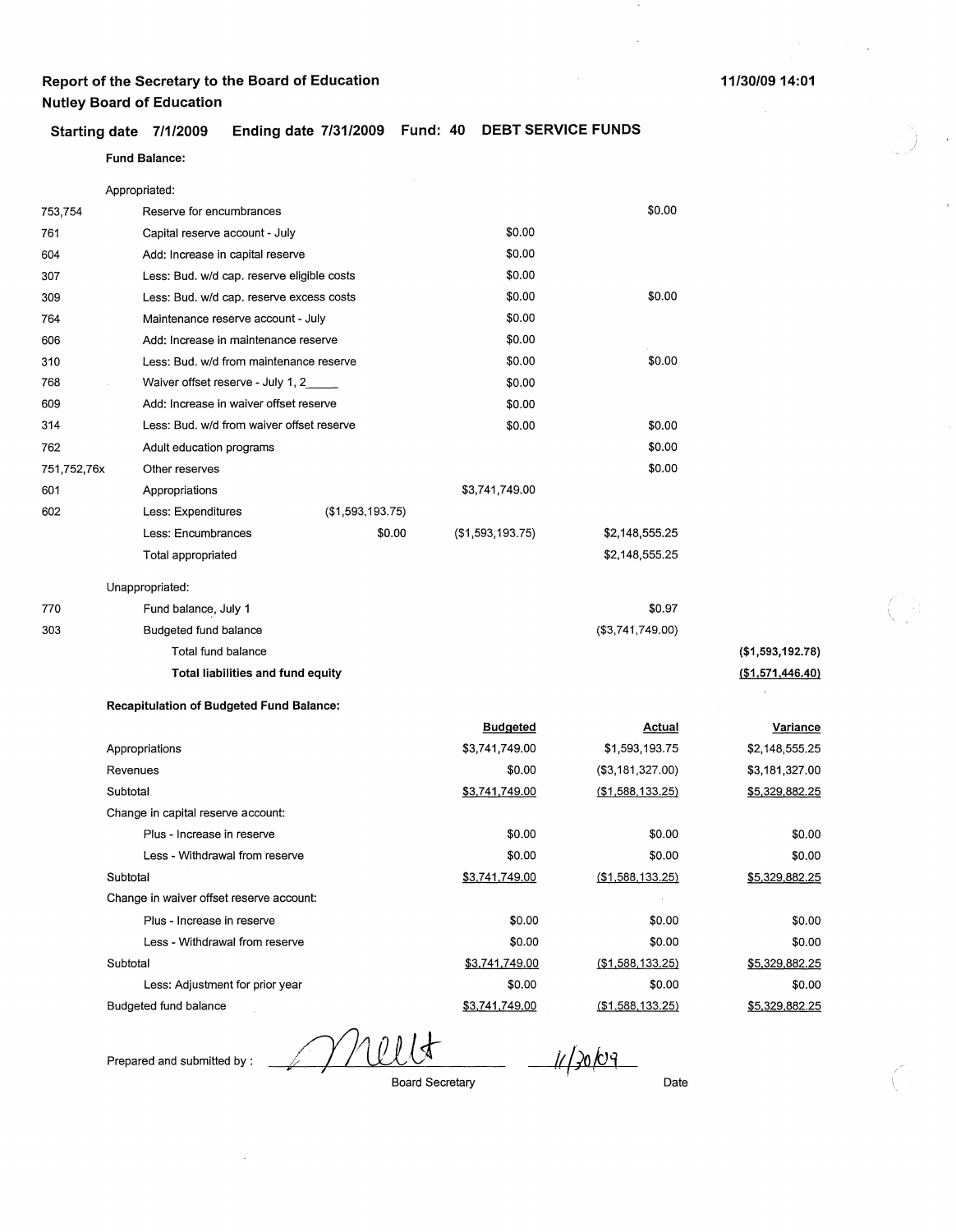$\epsilon$ 

 $\bar{1}$ 

 $\ddot{\phantom{a}}$ 

**Starting date 7/1/2009 Ending date 7/31/2009 Fund: 50 ENTERPRISE FUND** 

|             | <b>Assets and Resources</b>                 |               |               |
|-------------|---------------------------------------------|---------------|---------------|
|             | Assets:                                     |               |               |
| 101         | Cash in bank                                |               | \$81,870.52   |
| $102 - 106$ | Cash Equivalents                            |               | \$442.00      |
| 111         | Investments                                 |               | \$0.00        |
| 116         | Capital Reserve Account                     |               | \$0.00        |
| 117         | Maintenance Reserve Account                 |               | \$0.00        |
| 118         | Emergency Reserve Account                   |               | \$0.00        |
| 121         | Tax levy Receivable                         |               | \$0.00        |
|             | Accounts Receivable:                        |               |               |
| 132         | Interfund                                   | \$0.00        |               |
| 141         | Intergovernmental - State                   | \$1,826.52    |               |
| 142         | Intergovernmental - Federal                 | \$23,620.10   |               |
| 143         | Intergovernmental - Other                   | \$0.00        |               |
| 153, 154    | Other (net of estimated uncollectable of \$ | \$26,517.75   | \$51,964.37   |
|             | Loans Receivable:                           |               |               |
| 131         | Interfund                                   | \$0.00        |               |
| 151, 152    | Other (Net of estimated uncollectable of \$ | \$0.00        | \$0.00        |
|             | <b>Other Current Assets</b>                 |               | \$52,705.87   |
| Ť.          | <b>Resources:</b>                           |               |               |
| 301         | <b>Estimated revenues</b>                   | \$0.00        |               |
| 302         | Less revenues                               | (\$97,706.42) | (\$97,706.42) |
|             | Total assets and resources                  |               | \$89,276.34   |
|             | <b>Liabilities and Fund Equity</b>          |               |               |
|             | Liabilities:                                |               |               |

|     | <b>Total liabilities</b>                   | \$109,622.54 |
|-----|--------------------------------------------|--------------|
|     | Other current liabilities                  | \$51,464.67  |
| 481 | Deferred revenues                          | \$1,696.11   |
| 451 | Loans payable                              | \$0.00       |
| 431 | Contracts payable                          | \$0.00       |
| 421 | Accounts payable                           | \$56,461.76  |
| 411 | Intergovernmental accounts payable - state | \$0.00       |

 $\mathcal{P}=\frac{1}{2}$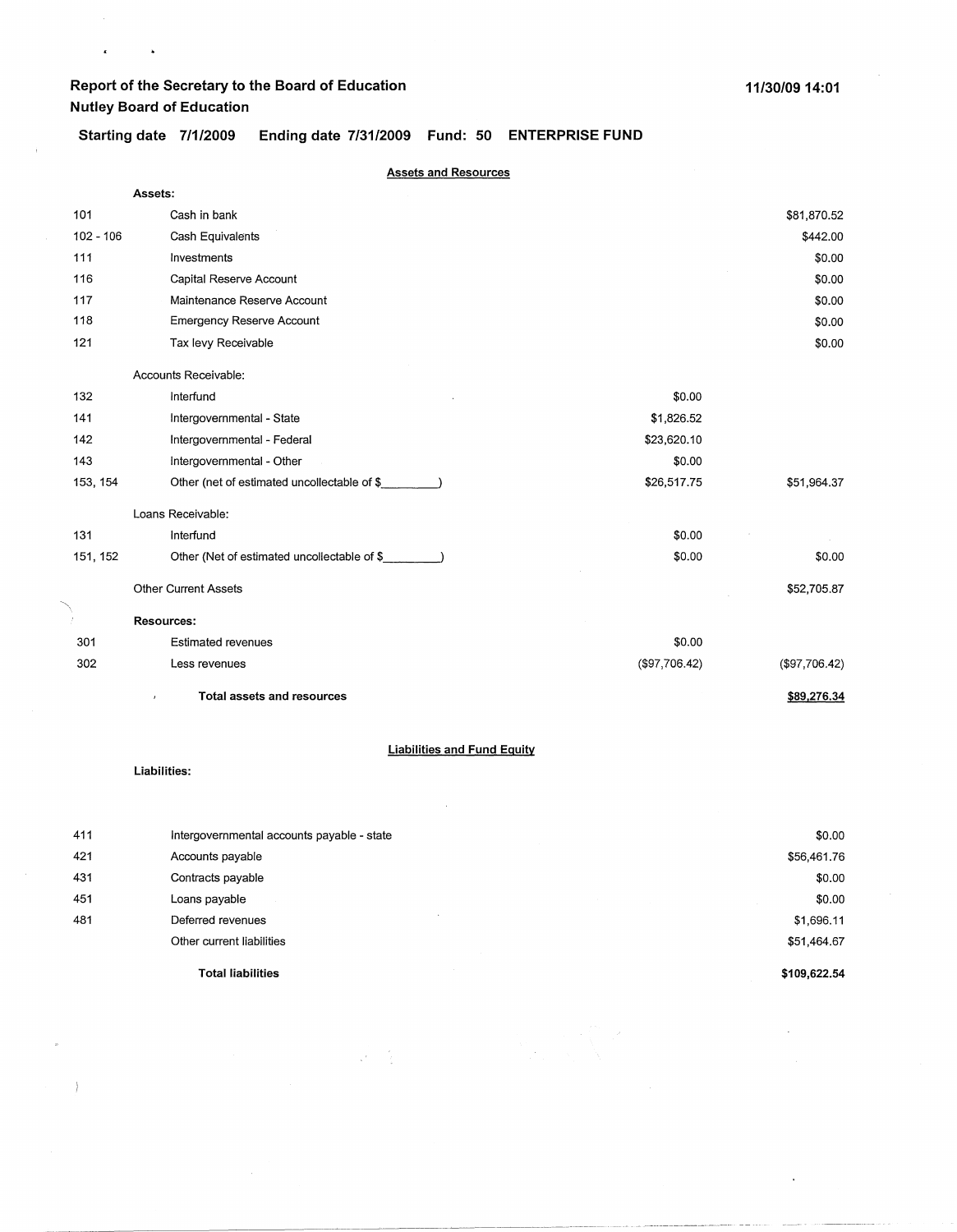### **Starting date 7/1/2009 Ending date 7/31/2009 Fund: 50 ENTERPRISE FUND**

### **Fund Balance:**

|             | Appropriated:                                   |                |                 |                |  |
|-------------|-------------------------------------------------|----------------|-----------------|----------------|--|
| 753,754     | Reserve for encumbrances                        |                |                 | \$124,776.25   |  |
| 761         | Capital reserve account - July                  |                | \$0.00          |                |  |
| 604         | Add: Increase in capital reserve                |                | \$0.00          |                |  |
| 307         | Less: Bud. w/d cap. reserve eligible costs      |                | \$0.00          |                |  |
| 309         | Less: Bud. w/d cap. reserve excess costs        |                | \$0.00          | \$0.00         |  |
| 764         | Maintenance reserve account - July              |                | \$0.00          |                |  |
| 606         | Add: Increase in maintenance reserve            |                | \$0.00          |                |  |
| 310         | Less: Bud. w/d from maintenance reserve         |                | \$0.00          | \$0.00         |  |
| 768         | Waiver offset reserve - July 1, 2               |                | \$0.00          |                |  |
| 609         | Add: Increase in waiver offset reserve          |                | \$0.00          |                |  |
| 314         | Less: Bud. w/d from waiver offset reserve       |                | \$0.00          | \$0.00         |  |
| 762         | Adult education programs                        |                |                 | \$0.00         |  |
| 751,752,76x | Other reserves                                  |                |                 | \$0.00         |  |
| 601         | Appropriations                                  |                | \$0.00          |                |  |
| 602         | Less: Expenditures                              | (\$31,827.16)  |                 |                |  |
|             | Less: Encumbrances                              | (\$147,958.68) | (\$179,785.84)  | (\$179,785.84) |  |
|             | Total appropriated                              |                |                 | (\$55,009.59)  |  |
|             | Unappropriated:                                 |                |                 |                |  |
| 770         | Fund balance, July 1                            |                |                 | \$34,663.39    |  |
| 303         | Budgeted fund balance                           |                |                 | \$0.00         |  |
|             | Total fund balance                              |                |                 |                |  |
|             | Total liabilities and fund equity               |                |                 |                |  |
|             | <b>Recapitulation of Budgeted Fund Balance:</b> |                |                 |                |  |
|             |                                                 |                | <b>Budgeted</b> | <u>Actual</u>  |  |
|             | Appropriations                                  |                | \$0.00          | \$179,785.84   |  |
|             | Revenues                                        |                | \$0.00          | (\$97,706.42)  |  |
|             | Subtotal                                        |                | \$0.00          | \$82,079.42    |  |
|             | Change in capital reserve account:              |                |                 |                |  |
|             | Plus - Increase in reserve                      |                | \$0.00          | \$0.00         |  |
|             | Less - Withdrawal from reserve                  |                | \$0.00          | \$0.00         |  |
|             | Subtotal                                        |                | \$0.00          | \$82,079.42    |  |
|             | Change in waiver offset reserve account:        |                |                 |                |  |

| Subtotal                                 | \$0.00 | \$82,079.42 | (\$82,079.42) |
|------------------------------------------|--------|-------------|---------------|
| Change in waiver offset reserve account: |        |             |               |
| Plus - Increase in reserve               | \$0.00 | \$0.00      | \$0.00        |
| Less - Withdrawal from reserve           | \$0.00 | \$0.00      | \$0.00        |
| Subtotal                                 | \$0.00 | \$82,079.42 | (\$82,079.42) |
| Less: Adjustment for prior year          | \$0.00 | \$0.00      | \$0.00        |
| Budgeted fund balance                    | \$0.00 | \$82,079.42 | (\$82,079.42) |

Prepared and submitted by :

Board Secretary

 $\frac{11}{206}$ 

Date

**(\$20,346.20} \$89,276.34**   $\bigodot$ '

**Variance**  (\$179,785.84) \$97,706.42 (\$82,079.42)

> \$0.00 \$0.00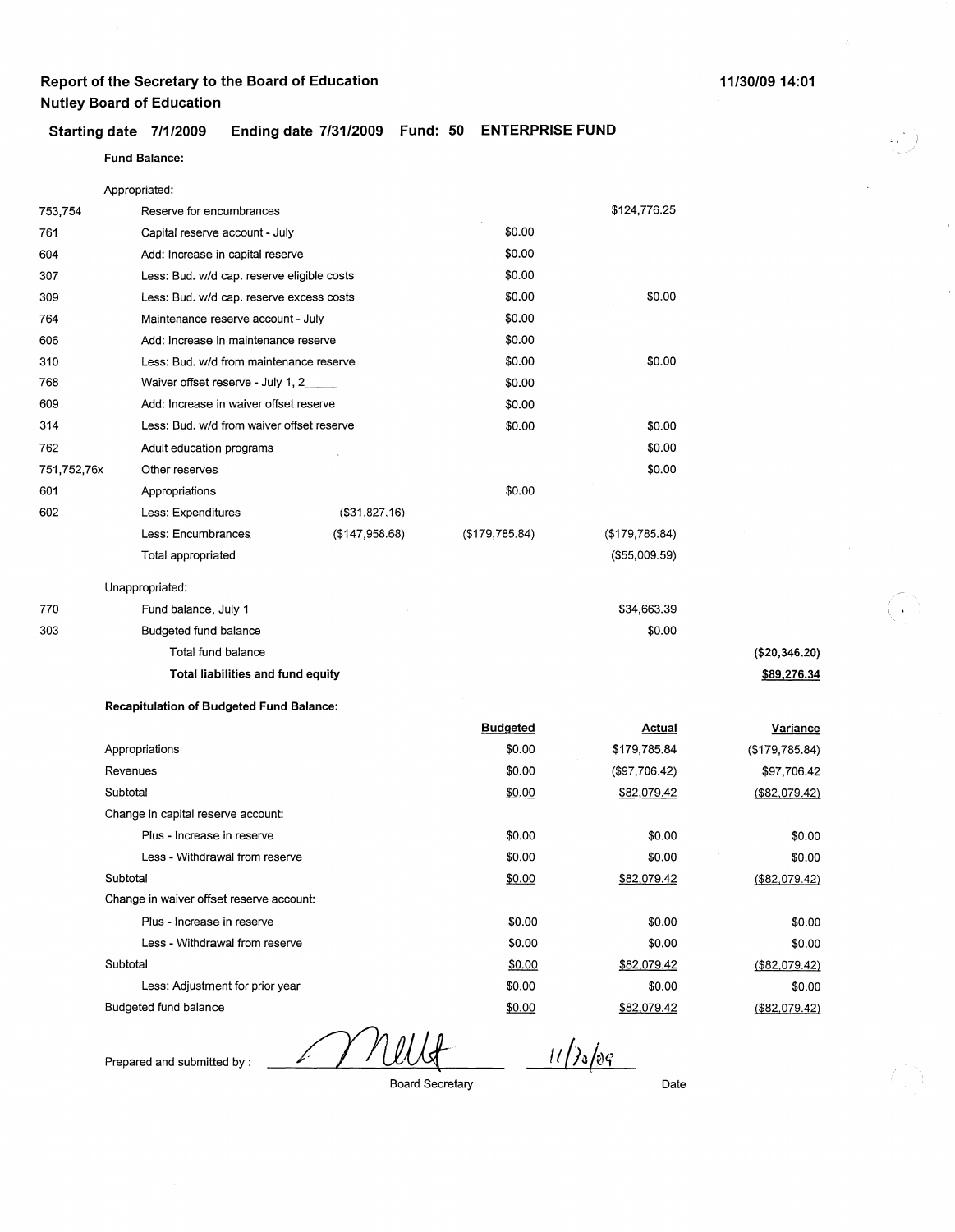• *i* 

)

**Starting date 7/1/2009 Ending date 7/31/2009 Fund: 51 SUMMER CAMP** 

|             | <b>Assets and Resources</b>                        |               |               |
|-------------|----------------------------------------------------|---------------|---------------|
|             | Assets:                                            |               |               |
| 101         | Cash in bank                                       |               | \$15,748.27   |
| $102 - 106$ | Cash Equivalents                                   |               | \$0.00        |
| 111         | Investments                                        |               | \$0.00        |
| 116         | Capital Reserve Account                            |               | \$0.00        |
| 117         | Maintenance Reserve Account                        |               | \$0.00        |
| 118         | <b>Emergency Reserve Account</b>                   |               | \$0.00        |
| 121         | Tax levy Receivable                                |               | \$0.00        |
|             | Accounts Receivable:                               |               |               |
| 132         | Interfund                                          | \$0.00        |               |
| 141         | Intergovernmental - State                          | \$0.00        |               |
| 142         | Intergovernmental - Federal                        | \$0.00        |               |
| 143         | Intergovernmental - Other                          | \$0.00        |               |
| 153, 154    | Other (net of estimated uncollectable of \$        | \$0.00        | \$0.00        |
|             | Loans Receivable:                                  |               |               |
| 131         | Interfund                                          | \$0.00        |               |
| 151, 152    | Other (Net of estimated uncollectable of \$        | \$0.00        | \$0.00        |
|             | Other Current Assets.                              |               | \$0.00        |
| Ť           | Resources:                                         |               |               |
| 301         | <b>Estimated revenues</b>                          | \$0.00        |               |
| 302         | Less revenues                                      | (\$15,185.00) | (\$15,185.00) |
|             | <b>Total assets and resources</b>                  |               | \$563.27      |
|             | <b>Liabilities and Fund Equity</b><br>Liabilities: |               |               |
|             |                                                    |               |               |

|     | <b>Total liabilities</b>                   | \$0.00 |
|-----|--------------------------------------------|--------|
|     | Other current liabilities                  | \$0.00 |
| 481 | Deferred revenues                          | \$0.00 |
| 451 | Loans payable                              | \$0.00 |
| 431 | Contracts payable                          | \$0.00 |
| 421 | Accounts payable                           | \$0.00 |
| 411 | Intergovernmental accounts payable - state | \$0.00 |

 $\sum_{i=1}^n\sum_{j=1}^n\sum_{j=1}^n\sum_{j=1}^n\sum_{j=1}^n\sum_{j=1}^n\sum_{j=1}^n\sum_{j=1}^n\sum_{j=1}^n\sum_{j=1}^n\sum_{j=1}^n\sum_{j=1}^n\sum_{j=1}^n\sum_{j=1}^n\sum_{j=1}^n\sum_{j=1}^n\sum_{j=1}^n\sum_{j=1}^n\sum_{j=1}^n\sum_{j=1}^n\sum_{j=1}^n\sum_{j=1}^n\sum_{j=1}^n\sum_{j=1}^n\sum_{j$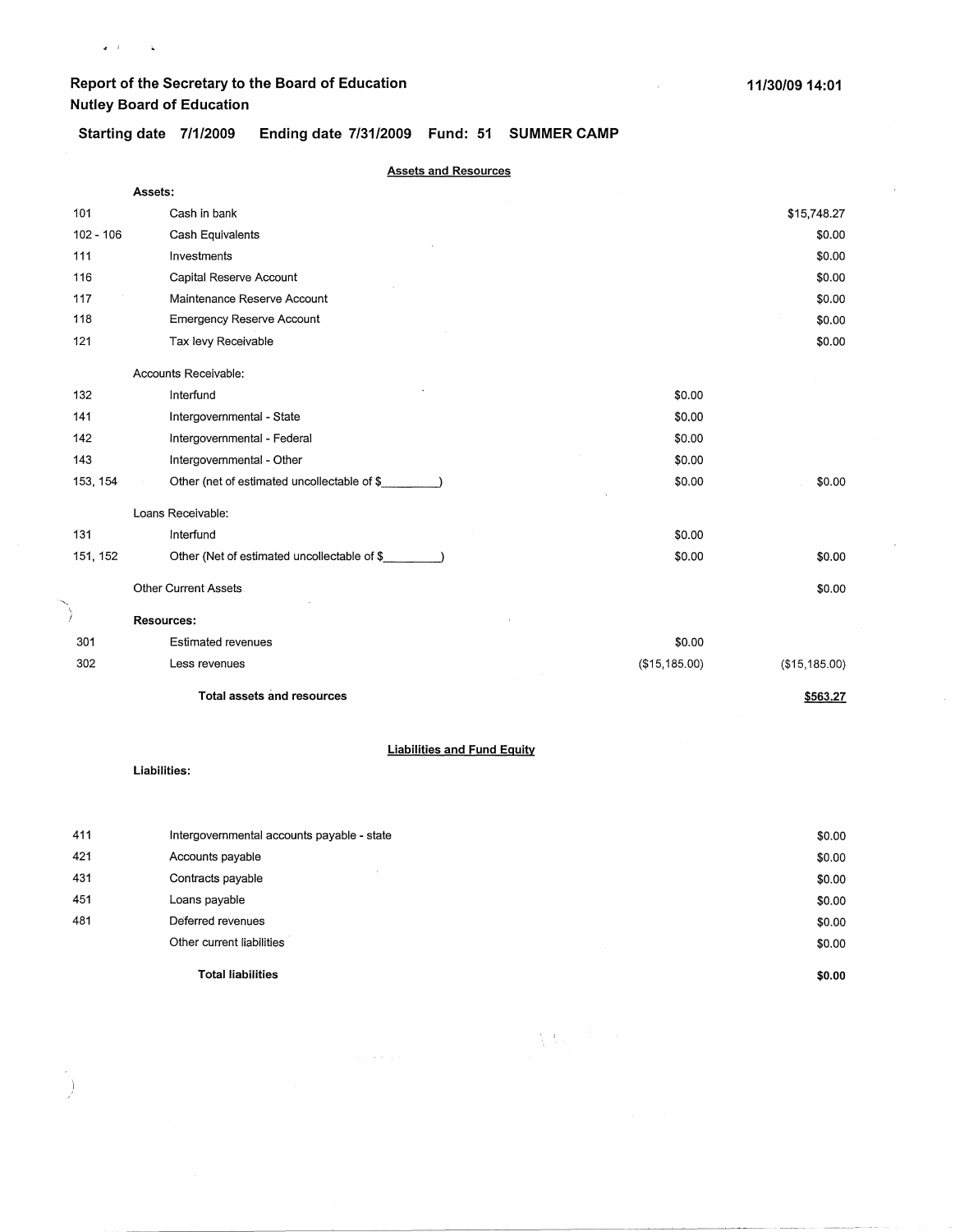### **11/30/09 14:01**

 $\bar{z}$ 

)

 $\bar{\alpha}$ 

### **Starting date 7/1/2009 Ending date 7/31/2009 Fund: 51 SUMMER CAMP**

### **Fund Balance:**

|             | Appropriated:                                   |               |                 |               |             |
|-------------|-------------------------------------------------|---------------|-----------------|---------------|-------------|
| 753,754     | Reserve for encumbrances                        |               |                 | \$10,334.22   |             |
| 761         | Capital reserve account - July                  |               | \$0.00          |               |             |
| 604         | Add: Increase in capital reserve                |               | \$0.00          |               |             |
| 307         | Less: Bud. w/d cap. reserve eligible costs      |               | \$0.00          |               |             |
| 309         | Less: Bud. w/d cap. reserve excess costs        |               | \$0.00          | \$0.00        |             |
| 764         | Maintenance reserve account - July              |               | \$0.00          |               |             |
| 606         | Add: Increase in maintenance reserve            |               | \$0.00          |               |             |
| 310         | Less: Bud. w/d from maintenance reserve         |               | \$0.00          | \$0.00        |             |
| 768         | Waiver offset reserve - July 1, 2               |               | \$0.00          |               |             |
| 609         | Add: Increase in waiver offset reserve          |               | \$0.00          |               |             |
| 314         | Less: Bud. w/d from waiver offset reserve       |               | \$0.00          | \$0.00        |             |
| 762         | Adult education programs                        |               |                 | \$0.00        |             |
| 751,752,76x | Other reserves                                  |               |                 | \$0.00        |             |
| 601         | Appropriations                                  |               | \$15,185.00     |               |             |
| 602         | Less: Expenditures                              | (\$330.00)    |                 |               |             |
|             | Less: Encumbrances                              | (\$10,334.22) | (\$10,664.22)   | \$4,520.78    |             |
|             | Total appropriated                              |               |                 | \$14,855.00   |             |
|             | Unappropriated:                                 |               |                 |               |             |
| 770         | Fund balance, July 1                            |               |                 | \$893.27      |             |
| 303         | Budgeted fund balance                           |               |                 | (\$15,185.00) |             |
|             | Total fund balance                              |               |                 |               | \$563.27    |
|             | Total liabilities and fund equity               |               |                 |               | \$563.27    |
|             | <b>Recapitulation of Budgeted Fund Balance:</b> |               |                 |               |             |
|             |                                                 |               | <b>Budgeted</b> | <u>Actual</u> | Variance    |
|             | Appropriations                                  |               | \$15,185.00     | \$10,664.22   | \$4,520.78  |
|             | Revenues                                        |               | \$0.00          | (\$15,185.00) | \$15,185.00 |
|             | Subtotal                                        |               | \$15,185.00     | ( \$4,520.78) | \$19,705.78 |
|             | Change in capital reserve account:              |               |                 |               |             |
|             | Plus - Increase in reserve                      |               | \$0.00          | \$0.00        | \$0.00      |
|             | Less - Withdrawal from reserve                  |               | \$0.00          | \$0.00        | \$0.00      |
|             | Subtotal                                        |               | \$15,185.00     | (\$4,520.78)  | \$19,705.78 |
|             | Change in waiver offset reserve account:        |               |                 |               |             |
|             | Plus - Increase in reserve                      |               | \$0.00          | \$0.00        | \$0.00      |
|             | Less - Withdrawal from reserve                  |               | \$0.00          | \$0.00        | \$0.00      |
|             | Subtotal                                        |               | \$15,185.00     | (\$4,520.78)  | \$19,705.78 |
|             | Less: Adjustment for prior year                 |               | \$0.00          | \$0.00        | \$0.00      |
|             | Budgeted fund balance                           |               | \$15,185.00     | ( \$4,520.78) | \$19,705.78 |

Prepared and submitted by :

Board Secretary

Date

 $11/3009$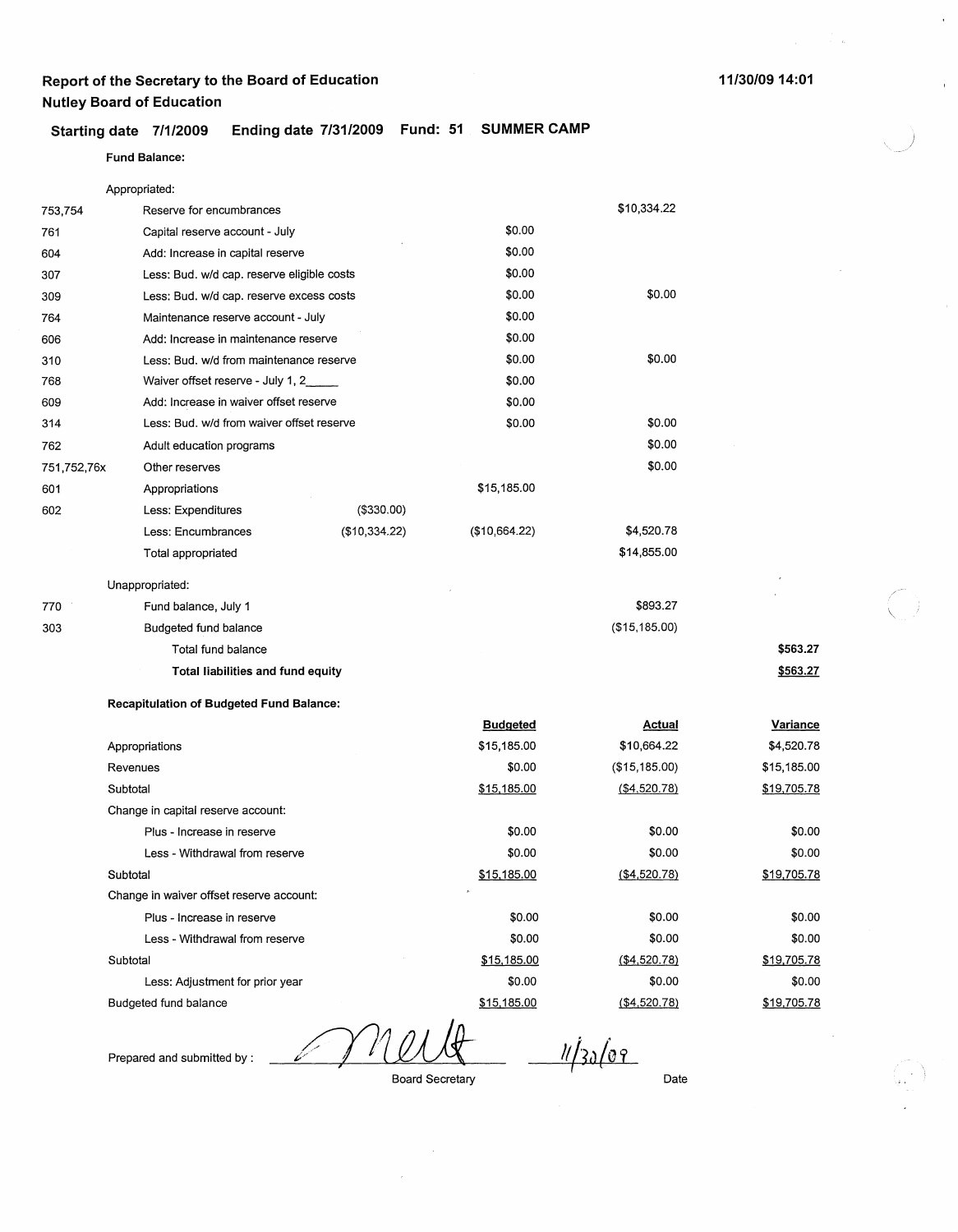$\varphi: \mathfrak{h} \longrightarrow \mathbb{R}^d$  is

 $\mathbf{r}$ 

**Starting date 7/1/2009 Ending date 7/31/2009 Fund: 55 EXTENDED DAY** 

|             | <b>Assets and Resources</b>                                                               |             |              |  |  |  |
|-------------|-------------------------------------------------------------------------------------------|-------------|--------------|--|--|--|
|             | Assets:                                                                                   |             |              |  |  |  |
| 101         | Cash in bank                                                                              |             | (\$1,129.64) |  |  |  |
| $102 - 106$ | Cash Equivalents                                                                          |             | \$500.00     |  |  |  |
| 111         | Investments                                                                               |             | \$0.00       |  |  |  |
| 116         | Capital Reserve Account                                                                   |             | \$0.00       |  |  |  |
| 117         | Maintenance Reserve Account                                                               |             | \$0.00       |  |  |  |
| 118         | <b>Emergency Reserve Account</b>                                                          |             | \$0.00       |  |  |  |
| 121         | Tax levy Receivable                                                                       |             | \$0.00       |  |  |  |
|             | Accounts Receivable:                                                                      |             |              |  |  |  |
| 132         | Interfund                                                                                 | \$38,836.94 |              |  |  |  |
| 141         | Intergovernmental - State                                                                 | \$0.00      |              |  |  |  |
| 142         | Intergovernmental - Federal                                                               | \$0.00      |              |  |  |  |
| 143         | Intergovernmental - Other                                                                 | \$0.00      |              |  |  |  |
| 153, 154    | Other (net of estimated uncollectable of \$                                               | \$0.00      | \$38,836.94  |  |  |  |
|             | Loans Receivable:                                                                         |             |              |  |  |  |
| 131         | Interfund                                                                                 | \$0.00      |              |  |  |  |
| 151, 152    | Other (Net of estimated uncollectable of \$_<br>$\sim$ $\sim$ $\sim$ $\sim$ $\sim$ $\sim$ | \$0.00      | \$0.00       |  |  |  |
|             | Other Current Assets                                                                      |             | \$0.00       |  |  |  |
| İ           | Resources:                                                                                |             |              |  |  |  |
| 301         | <b>Estimated revenues</b>                                                                 | \$0.00      |              |  |  |  |
| 302         | Less revenues                                                                             | \$0.00      | \$0.00       |  |  |  |
|             | <b>Total assets and resources</b>                                                         |             | \$38,207.30  |  |  |  |
|             | <b>Liabilities and Fund Equity</b>                                                        |             |              |  |  |  |
|             | Liabilities:                                                                              |             |              |  |  |  |
| 101         | Cash in bank                                                                              |             | (\$1,129.64) |  |  |  |
|             |                                                                                           |             |              |  |  |  |

|     | <b>Total liabilities</b>                   | \$250,748.13 |
|-----|--------------------------------------------|--------------|
|     | Other current liabilities                  | \$249,055.19 |
| 481 | Deferred revenues                          | \$0.00       |
| 451 | Loans payable                              | \$0.00       |
| 431 | Contracts payable                          | \$0.00       |
| 421 | Accounts payable                           | \$1,692.94   |
| 411 | Intergovernmental accounts payable - state | \$0.00       |